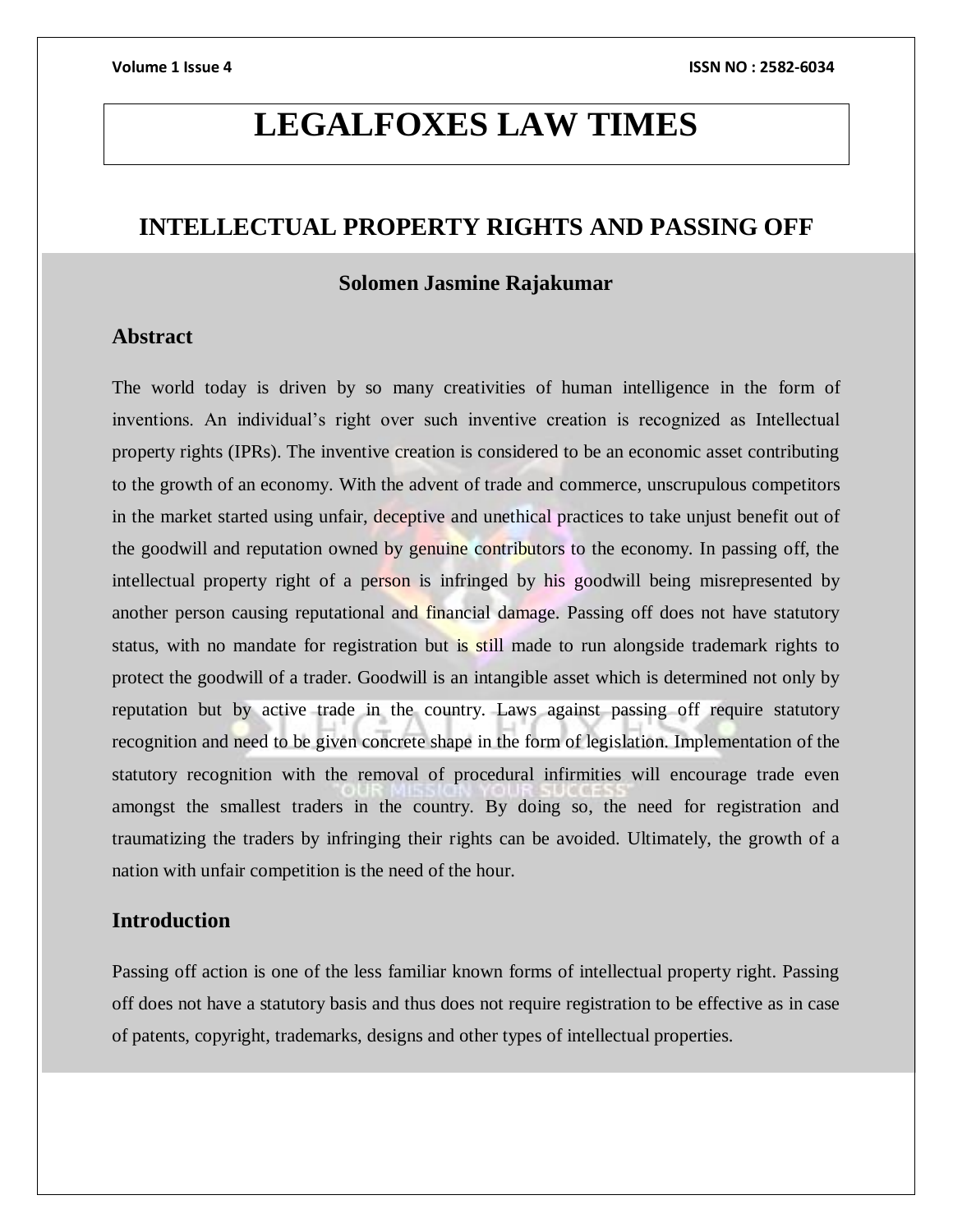#### **Volume 1 Issue 4 ISSN NO : 2582-6034**

The rights in passing off action are however extremely valuable because they protect 'goodwill' which is defined to be an attractive force of a business that brings in custom. A passing off action

has the ability to protect goodwill which accounts for a substantial ratio of value of a business without having to spend money on filing for trademark registrations.

Passing off arises at its simplest when a defendant misleads customers into believing his goods were, in fact, those of plaintiff so as to profit from the reputation that the plaintiff possesses. The scope of the right of passing off has expanded over many years and covers a variety of parallel situations, the theme being the same that, "No person has any right to represent his goods as those of another".

It can, in effect, be seen to protect traders from unfair competition where customers are misled as to the source of the goods they are purchasing. In**Laxmikant V. Patel v.Chetanbhai Shah and**  Anr.<sup>1</sup>, the Supreme Court of India emphasized on two important aspects

- Honesty and fair play are, and ought to be, the basic dogmas in the world of trade.
- The cause of action for passing off should consist of misrepresentation rather than fraud resulting in injury".

# **Elements of Passing off**  $A \cup A$

The concept of passing off has been developed by judgments rather than via statute and so the essentialities of this tort are enunciated in the case laws. **Reckitt & Coleman Products Ltd v Borden Inc.**<sup>2</sup>, otherwise known as the "Jiff Lemon Case", is the leading case of House of Lords decision on the tort of passing off. In this case, Reckitt sold lemon juice in a lemon-shaped container under the name "Jif Lemon" which was in the same way sold by Borden in a similarly lemon-shaped container, the container being slightly larger with flattened side.

l

 $1$  (2002) 3 SCC 65.

<sup>2</sup>1 All E.R. 873 (1990).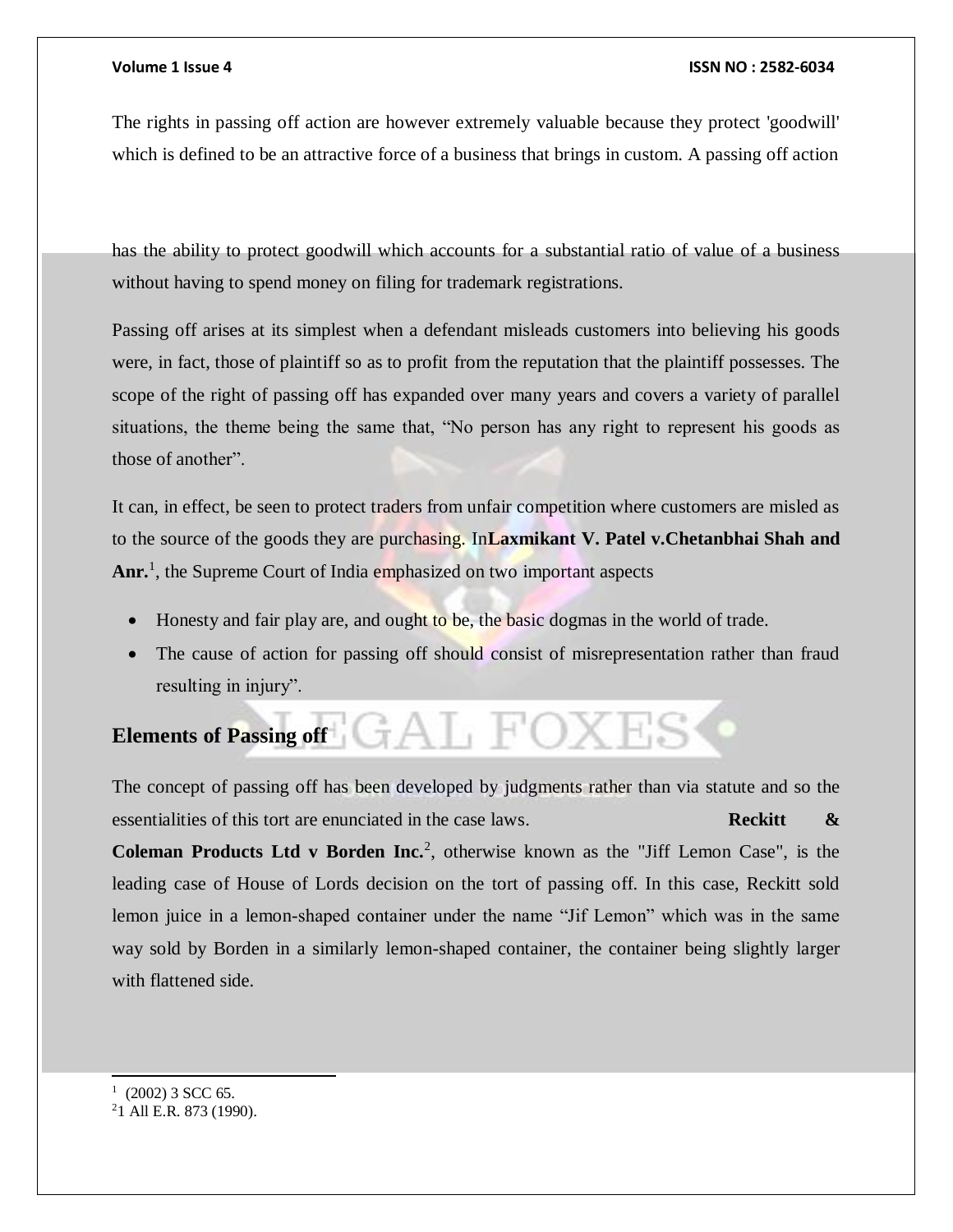#### **Volume 1 Issue 4 ISSN NO : 2582-6034**

On finding a clear case of infringement of Reckitt's rights in passing off, Lord Oliver reaffirmed the three-part test also called as the "classical trinity" test for passing off as laid down in **ErvinWanik BV v. J. Townend & Sons (Hull) Ltd.<sup>3</sup>. The classical trinity test comprises of three** basic elements:

- Establishing Goodwill or reputation related to goods or services with recognizable 'get-up', distinctive of the plaintiff's goods or services.
- Demonstrating Misrepresentation led or is likely to lead the public to believe the goods or services offered are those of the plaintiff than that of the defendant; and
- Demonstrating Damage caused or is likely to be caused as a result of mistaken belief in defendant's misrepresentation as to the source of the defendant's goods and services being the same as that of the plaintiff.

### **1. Goodwill and Reputation**

Goodwill is a concept which cannot be defined in exact terms. It is the outcome of good name and reputation. Goodwill without reputation is not possible but the converse does not hold good. Goodwill is a legal asset whereas reputation is a matter of fact. Goodwill has no existence without trade.

Goodwill is an intangible asset which provides competitive advantage in various forms in the field of trade. For establishing goodwill, the claimant has to create a particular get up of the goods or services which would be recognized by the public as distinctive without associating it with another. Goodwill has a negative impact as a result of confusion in the minds of the public arising out of misrepresentation.

The damage to the plaintiff's goodwill can take place in the following forms:

- Making false representation with the aim to divert the customers
- Tarnishing the claimant's reputation
- Associating inferior quality goods with that of the claimant's goods

 $\overline{a}$ 3731 (1979), R.P.C. 31 (1980).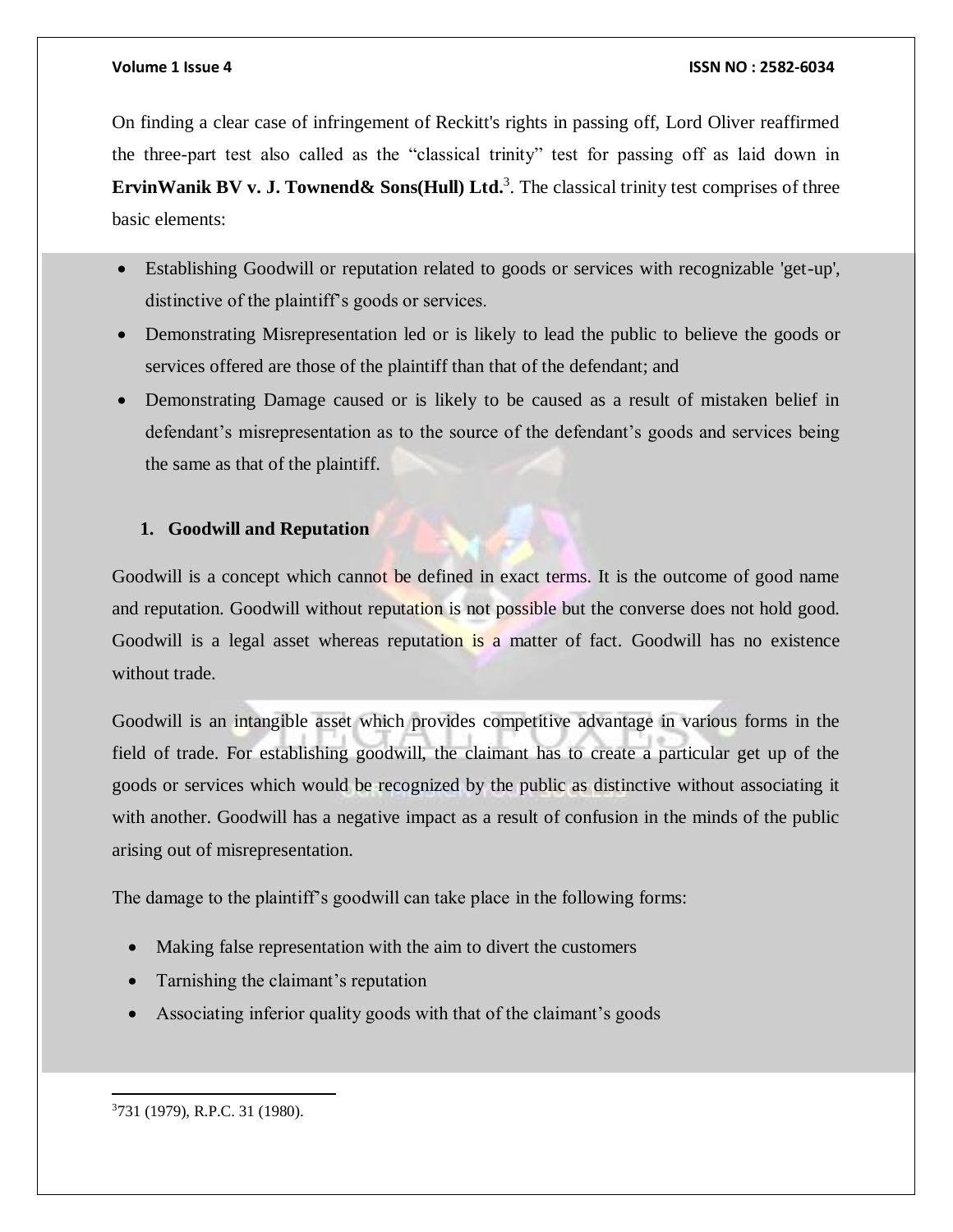The above forms of injury to goodwill have been explained elaborately in the case of **B.K. Engineering Co. v. UBHI Enterprises (Regd.) &Anr.**<sup>4</sup> .

In **Apple Computer Inc v. Apple Leasing & Industries**<sup>5</sup>, it was opined that in passing off action, it is the reputation of the trader that induces the potential customer of acquisition of the article manufactured and so goodwill is to be considered the reputation of the trader.

In Malhotra Tyre Service Co. v. Malhotra Tyres Pvt. Ltd.<sup>6</sup>, it was held that without establishing goodwill or reputation, passing off action is not sustainable.Goodwill is reflected to be a striking force that brings in the custom. Goodwill prompts customers to purchase goods or services of a specific brand.

Goodwill necessitates trade than mere reputation. The identification of particular brand amongst consumers with active trade in those goods and services constitutes goodwill of the trader.

The 'get-up' of goods or services refers to the configuration of individual elements engaged in goods or services apart from their brand name. These elements can consist of shape, graphics, color combination, overall packaging or display of the same. Although there is a possibility of establishing goodwill in a get-up, the courts have recognized that it is more challenging to do so.

The court in the case of **Numatic International Ltd v. Qualtex UK Ltd.**<sup>7</sup> , held that brand name denotes origin rather than shape and get up of a product being chosen for the purpose. An identical appearance of a product does not make a member of the public conclude that it came from the same source. **OUR MISSION YOUR SUCCESS'** 

In **George East Housewares Ltd. v. FackelmannGmbh& Co Kg and Probus Creative**  Housewares Ltd.<sup>8</sup>, it was held that public had not been educated to recognize the shape of a product as indicative of the origin of goods and thus lacked the requisite goodwill to claim the passing off action.

 $\overline{a}$ <sup>4</sup>AIR Delhi 210 (1985) <sup>5</sup>1 Arb L.R 93 (1992) 6 (1991) 20 DRJ 1 <sup>7</sup> EWHC 1237 (Ch) (2010) <sup>8</sup> EWHC 2476 (IPEC) (2016)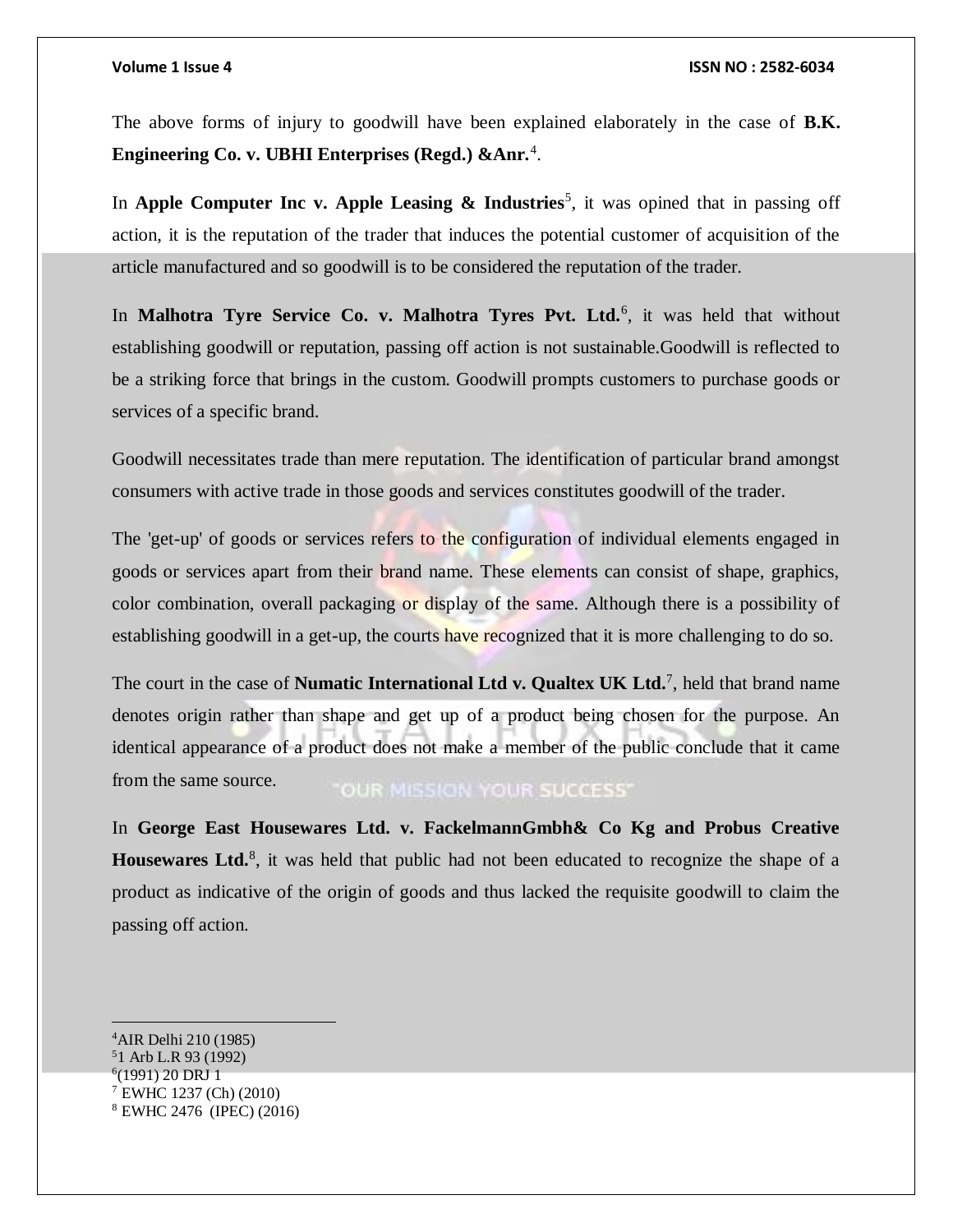### **2. Misrepresentation**

A passing off action is also justifiable by evidence of misrepresentation. In misrepresentation, the public is misled by the false representation of the goods or services provided by the defendant.

The acts constituting misrepresentation in passing off are as follows:

- The defendant should have deceived consumers as to the identity of the goods rather than confused them. In **Reckitt & Coleman Products Limited v Borden Inc.**<sup>9</sup> , it was held that it is not sufficient to prove mere confusion which does not lead to a sale in a passing off action.
- It is not necessary for the plaintiff to show that majority relevant section of the public has been deceived by misrepresentation. In **Lego v. Lemelstrich**<sup>10</sup>, it was held that passing off arises only when a substantial part of relevant public believes that there is a business connection between the plaintiff and the defendant.
- An intention on the part of the defendant is immaterial to succeed in a passing off action. In Guinness Ireland Group v. Kilkenny Brewing Company Ltd.<sup>11</sup>, it was held that the defendant's state of mind is irrelevant in a passing off action.

**Other forms of Misrepresentation**

**'Reverse' or 'Inverse' passing off**

Reverse passing off happens when the defendant misleads the public to believe that the plaintiff's goods are his own.

In **Bristol Conservatories Ltd. v. Conservatories Customs Built Ltd.**<sup>12</sup>, the defendants showed customers, pictures of the plaintiff's conservatories rather than those created by the defendants. It was held that the plaintiff was entitled to passing off action.

1 All E.R. 873 (1990)  $^{10}$  F.S.R. 155 (1983) 1 ILRM 531 (1999) RPC 455 (1989)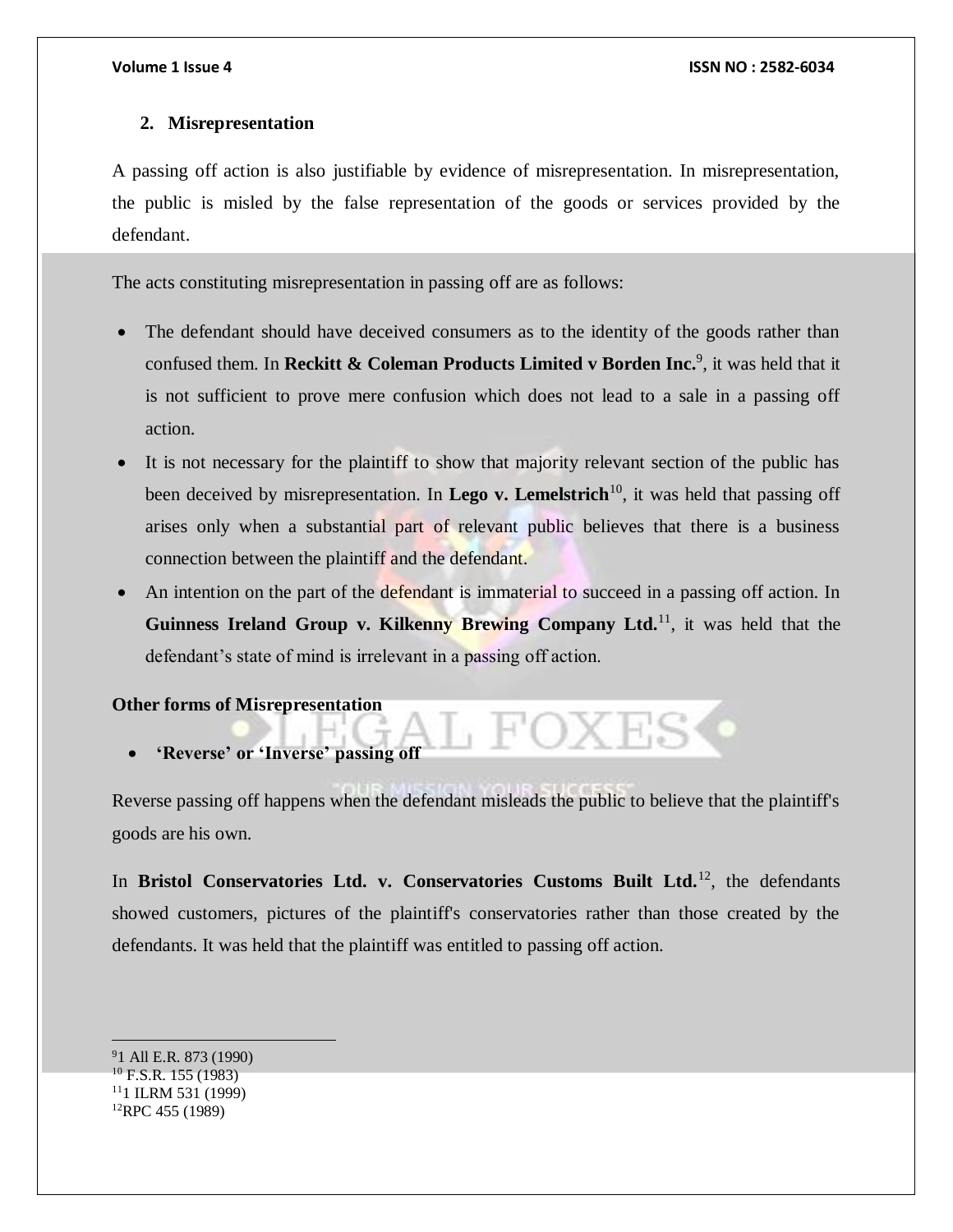In **Zee Telefilms v. Sundial Communications**<sup>13</sup>, it was held that wrongful representation of plaintiff's work as that of their own amounts to reverse passing off of plaintiff's work by the defendants.

#### **'Extended' passing off**

In Extended passing, goodwill resides in a common class of goods, rather than in a specific brand, and the defendant pursues to pass off his goods by linking his goods to that common class. In order to prove a case on extended passing off, the plaintiff needs to show that the goods or services belong to a class of traders whose goods or services are known distinctively and that the class can be identified with certainty.

The plaintiff also needs to show that the name by which particular goods or services are known to have distinguishable characteristics which differentiate it from other goods or services, and that the public is driven to purchase those goods or services by reason of those features.

In **J. Bollinger v. Costa Brava Wine Company Limited**<sup>14</sup>, it was held that it was not a matter to be taken up for consideration that the persons truly entitled to describe their goods by name and description are a class producing goods in a certain area rather than an individual.

In **Ervin Wanik BV v J. Townend& Sons(Hull) Ltd.**<sup>15</sup>the court held that in an extended passing off, the defendant invades the goodwill in the distinctiveness of goods shared by a group of traders of which the claimant is one.

#### "OUR MISSION YOUR SUCCESS" **3. Damage**

Damage in monetary or reputational form is the end result of passing off. The plaintiff needs to show that he has suffered or is likely to suffer damage to goodwill as a result of the defendant's misrepresentation. Damage can result in:

- Plaintiff losing profits out of trade
- Ruination of the plaintiff's reputation

 $\overline{a}$ 

 $13(2003)$  (5) BomCR 404. <sup>14</sup>RPC 16 (1960). 15AC 731 (1979), R.P.C. 31 (1980).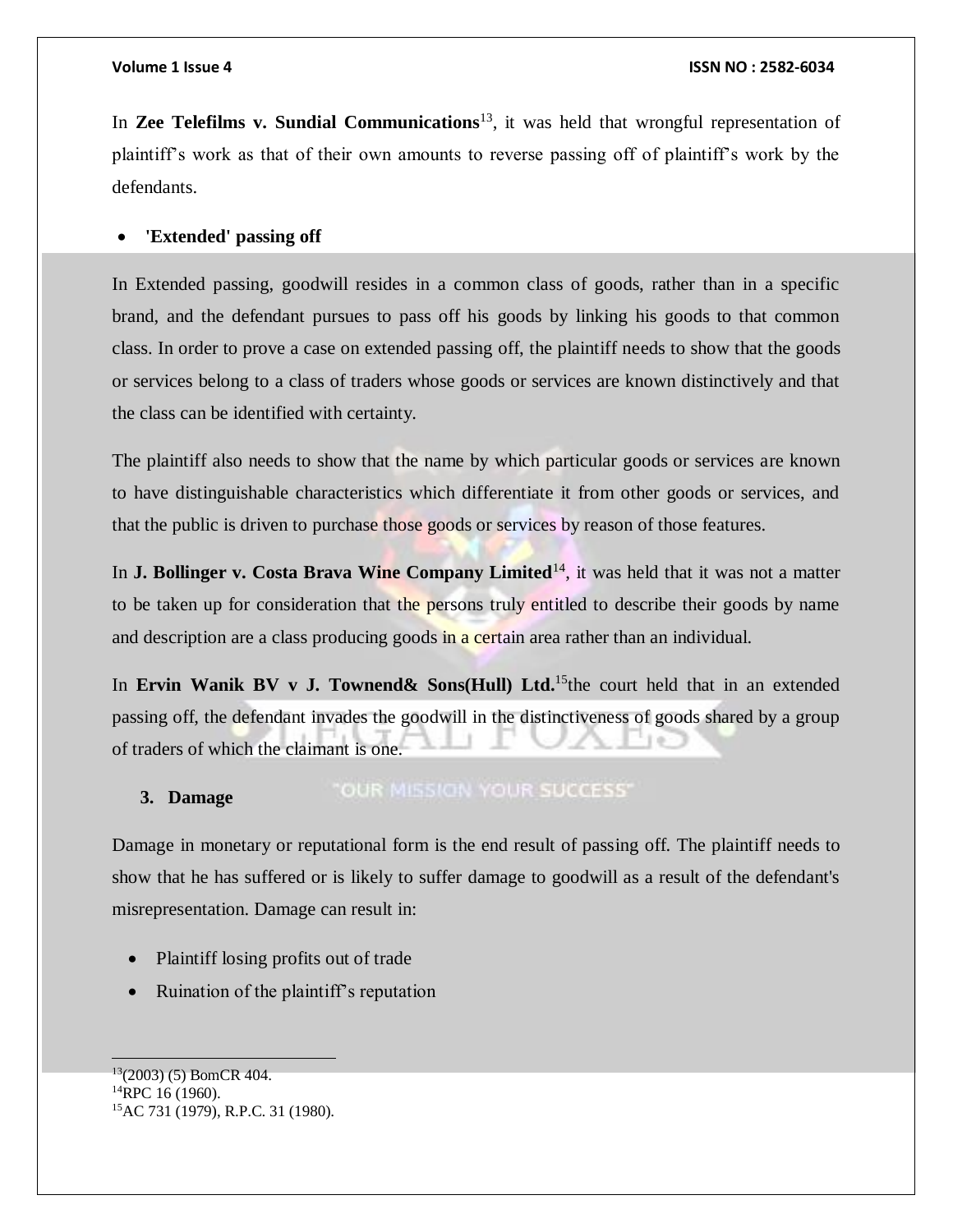### **Conclusion**

Passing off though considered being a trivial tortcovers wider aspects in the field of Intellectual property. Goodwill associated with passing off demands protection of an individual's right from a wider perspective. Laws against passing off keep evolving now and then to protect the goodwill in diverse instances of passing off.

The flexible nature and enforcement of this right without the need for registration makes it advantageous to the genuine traders. Though passing off is defined and conceptualized easily, dimensions covered by passing off in present times is extensive.

The need for bringing passing off in statute is called for today because of its wider coverage in the intellectual field and exploitation of economic interest of genuine traders contributing to the economy. Smallest traders in the country are the most affected because, in addition to suffering loss in their petty business, they are also forced to approach courts to protect their rights.

The hopes of such smallest traders are completely shattered which can prove to be fatal. Registration is again a time consuming, lengthy and expensive process which cannot be sought for by every genuine trader equally irrespective of his financial status.

Laws should be framed in such a way that a successful passing off action has a deterrent effect on the public. Finally, a liberal approach should be shown towards the plaintiff to prove his genuine case without facing hardship and procedural infirmities.

## **References**

"OUR MISSION YOUR SUCCESS"

- 1. Laxmikant V. Patel vs Chetanbhai Shah and Anr. (2002) 3 SCC 65.
- 2. Reckitt & Coleman Products Ltd v Borden Inc. 1 All E.R. 873 (1990).
- 3. Ervin Wanik BV v J. Townend& Sons(Hull) Ltd, AC 731 (1979), R.P.C. 31 (1980).
- 4. B.K. Engineering Co. v. UBHI Enterprises (Regd.) &Anr. AIR Delhi 210 (1985).
- 5. Apple Computer Inc v. Apple Leasing & Industries 1 Arb L.R 93 (1992).
- 6. Malhotra Tyre Service Co. v. Malhotra Tyres Pvt. Ltd. (1991) 20 DRJ 1.
- 7. Numatic International Ltd v. Qualtex UK Ltd. EWHC 1237 (Ch) (2010).